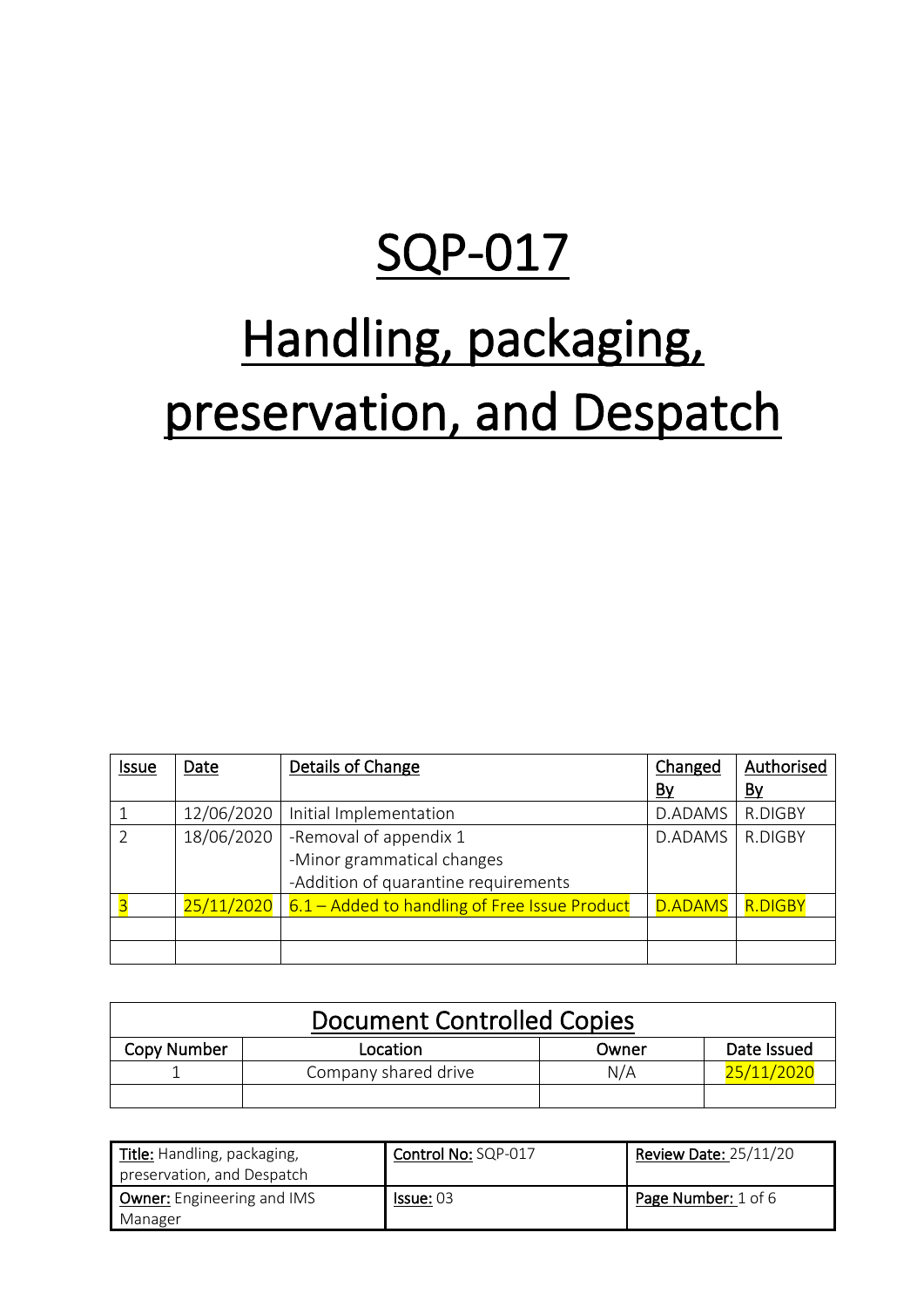# Contents

| Title: Handling, packaging,<br>preservation, and Despatch | Control No: SQP-017 | <b>Review Date: 25/11/20</b> |
|-----------------------------------------------------------|---------------------|------------------------------|
| <b>Owner:</b> Engineering and IMS<br>Manager              | <b>Issue: 03</b>    | Page Number: 2 of 6          |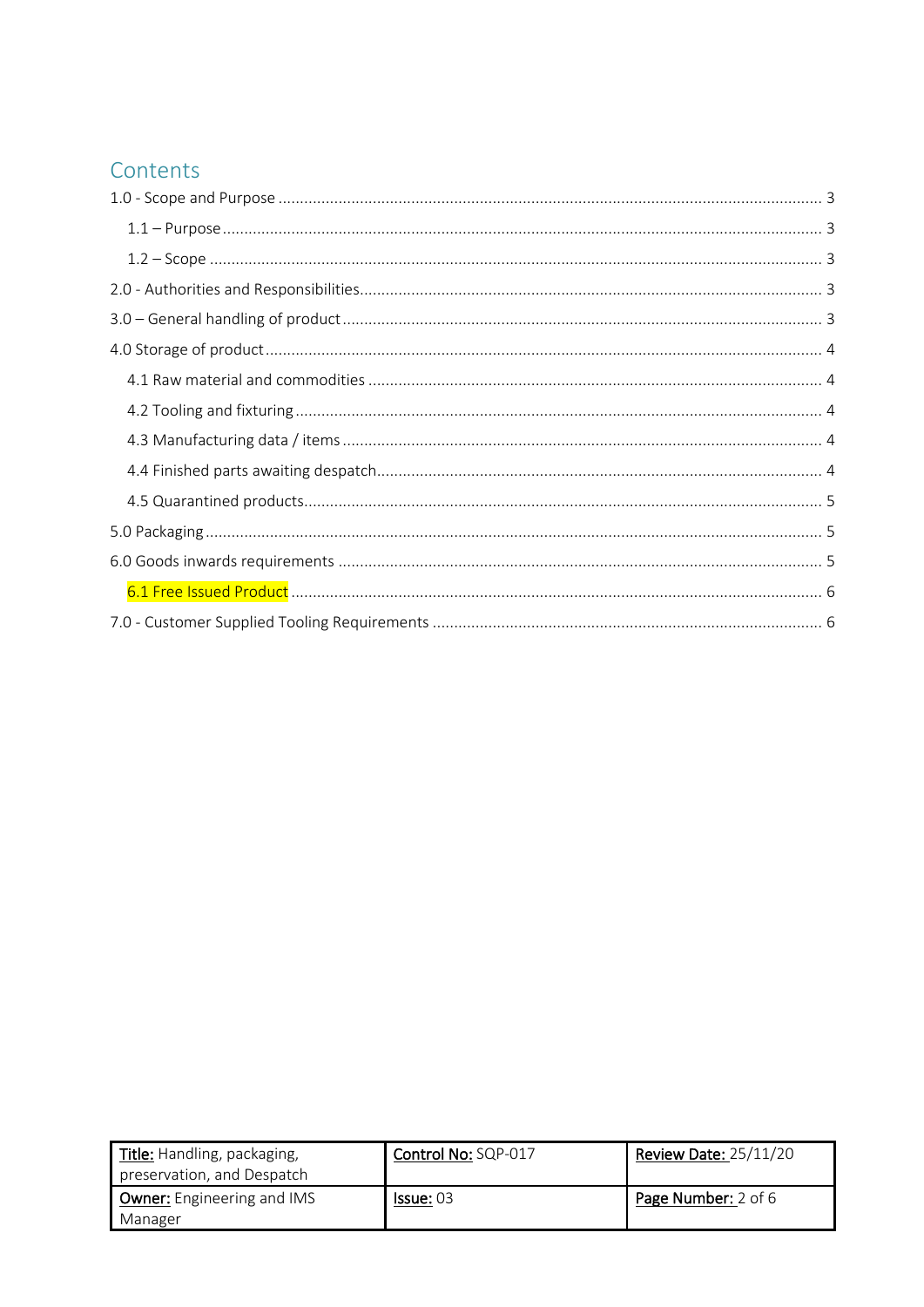# <span id="page-2-0"></span>1.0 - Scope and Purpose

#### <span id="page-2-1"></span>1.1 – Purpose

The purpose of this procedure is to outline the way in which Sigma ASL expect suppliers to handle and dispatch product.

Throughout this procedure 'product' shall be defined as.

- Raw material
- Castings
- Tooling / fixturing
- Machined parts
- Commodities
- Manufacturing data / items (Test bars, Xray films, dimensional reports etc)

#### <span id="page-2-2"></span> $1.2 -$  Scope

The scope of this procedure will envelop the.

- The general handling of product
- Storage conditions for product
- Identification expectations for product
- Packaging requirements for products
- Supplier goods inwards expectations from Sigma ASL

# <span id="page-2-3"></span>2.0 - Authorities and Responsibilities

It shall be the responsibility of the supply chain to ensure all requirements within this specification are met when handling Sigma ASL product and the correct packaging and dispatch requirements are completed. The product safety of the parts shall be continuously monitored by suppliers to ensure that undesirable outcomes do not occur to Sigma ASL product (Damage, degraded, lost etc)

It shall be the responsibility of Sigma ASL to communicate any further requirements flown down from its customers.

# <span id="page-2-4"></span>3.0 – General handling of product

Products shall always be handled with the upmost of care.

- Storage of product during the manufacturing process shall be adequate to ensure the lack of FOD contamination and damage.
- Parts shall never be in contact with the floor.
- If there are specialist containers required for specific parts these shall be used without exception. These requirements shall be flowed down from Sigma ASL if applicable.
- Containers shall be clean and in a good repair prior to the loading of Sigma ASL product.

| Title: Handling, packaging,<br>preservation, and Despatch | Control No: SQP-017 | <b>Review Date: 25/11/20</b> |
|-----------------------------------------------------------|---------------------|------------------------------|
| <b>Owner:</b> Engineering and IMS<br>Manager              | <u>lssue:</u> 03    | Page Number: 3 of 6          |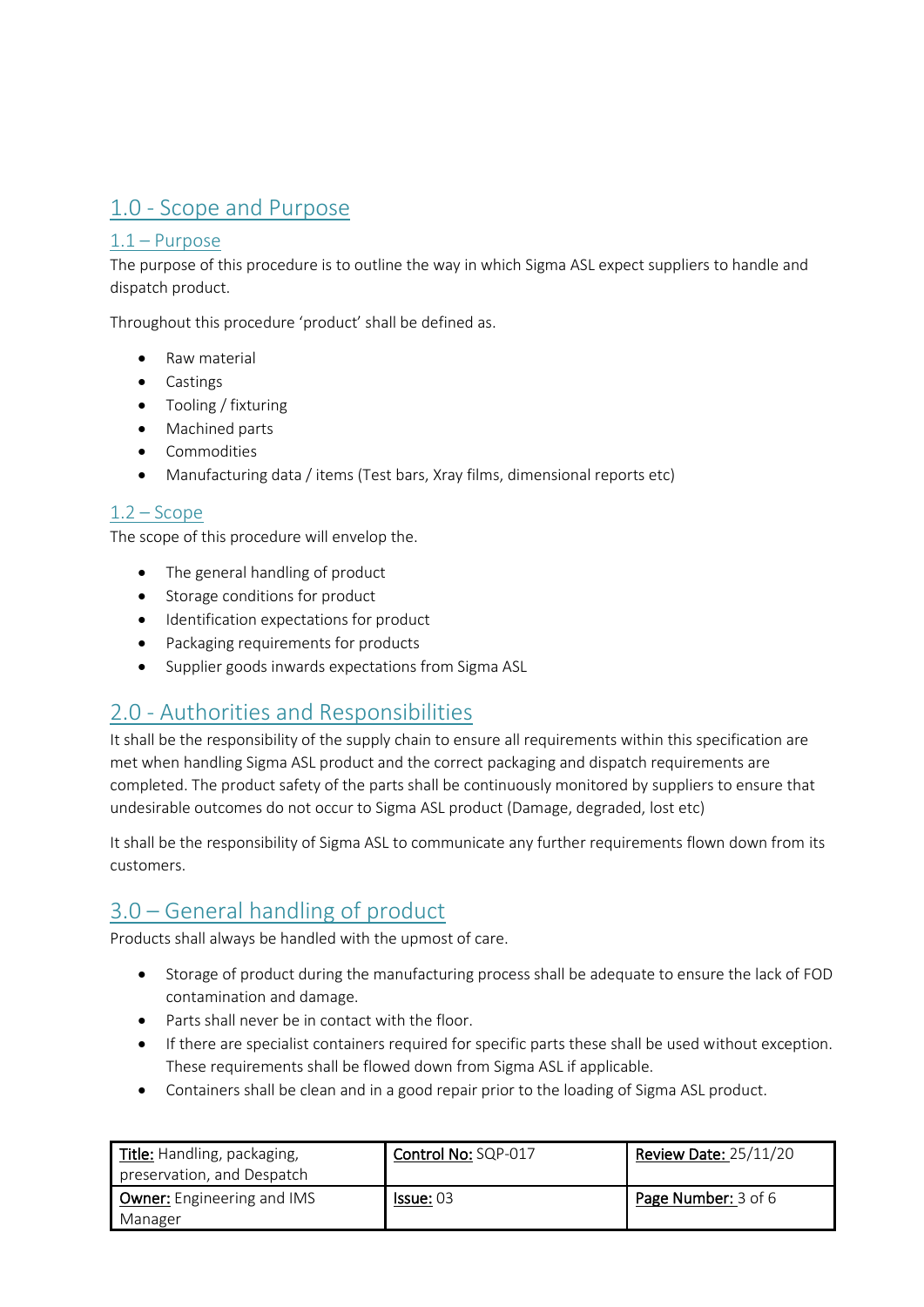# <span id="page-3-0"></span>4.0 Storage of product

Product shall be stored in accordance with the type of product it is.

#### <span id="page-3-1"></span>4.1 Raw material and commodities

Raw material such as metal, inserts, castings etc shall be stored in such a way as.

- They are clearly identifiable and readily retrievable.
- The risk of entrapment of FOD is effectively mitigated.
- To ensure no damage / degradation can occur.
- The storage atmosphere is adequate for the type of raw material being held. (For instance, temperature sensitive commodities must be stored in accordance with the manufactures guidance / recommendations)
- If parts are received in batches, they shall be clearly identified, and risk of mixing batches shall be eliminated.
- A system must be in place for raw materials and commodities with an expiration date. A first in first out system shall be adopted. (Under no circumstance shall out of date product be used, this shall be disposed of immediately in accordance with manufactures instruction for disposal)
- Storage of Raw materials and commodities shall be adequately controlled to ensure it is not accidentally removed and used on the potentially wrong product.

#### <span id="page-3-2"></span>4.2 Tooling and fixturing

Tooling and fixturing shall be stored in such a way as.

- They are clearly identifiable with a unique tooling number and readily retrievable.
- The risk of entrapment of FOD is effectively mitigated.
- To ensure no damage / degradation can occur.

#### <span id="page-3-3"></span>4.3 Manufacturing data / items

All Manufacturing data used to qualify / certify Sigma ASL product shall be stored in such a way as.

- They are clearly identifiable and easily retrievable (Within 24 hours from request).
- The storage atmosphere is adequate for the type of data / item being held.
- If stored digitally, they shall be backed up to mitigate risks of accidental deletion.
- To ensure no damage / degradation or corruption can occur.

#### <span id="page-3-4"></span>4.4 Finished parts awaiting despatch

Finished parts shall be stored in such a way as to:

- Ensure they are clearly identifiable and easily retrievable
- Prevent the risk of entrapment of FOD.

| Title: Handling, packaging,<br>preservation, and Despatch | Control No: SQP-017 | Review Date: 25/11/20 |
|-----------------------------------------------------------|---------------------|-----------------------|
| <b>Owner:</b> Engineering and IMS<br>Manager              | <b>Issue: 03</b>    | Page Number: 4 of 6   |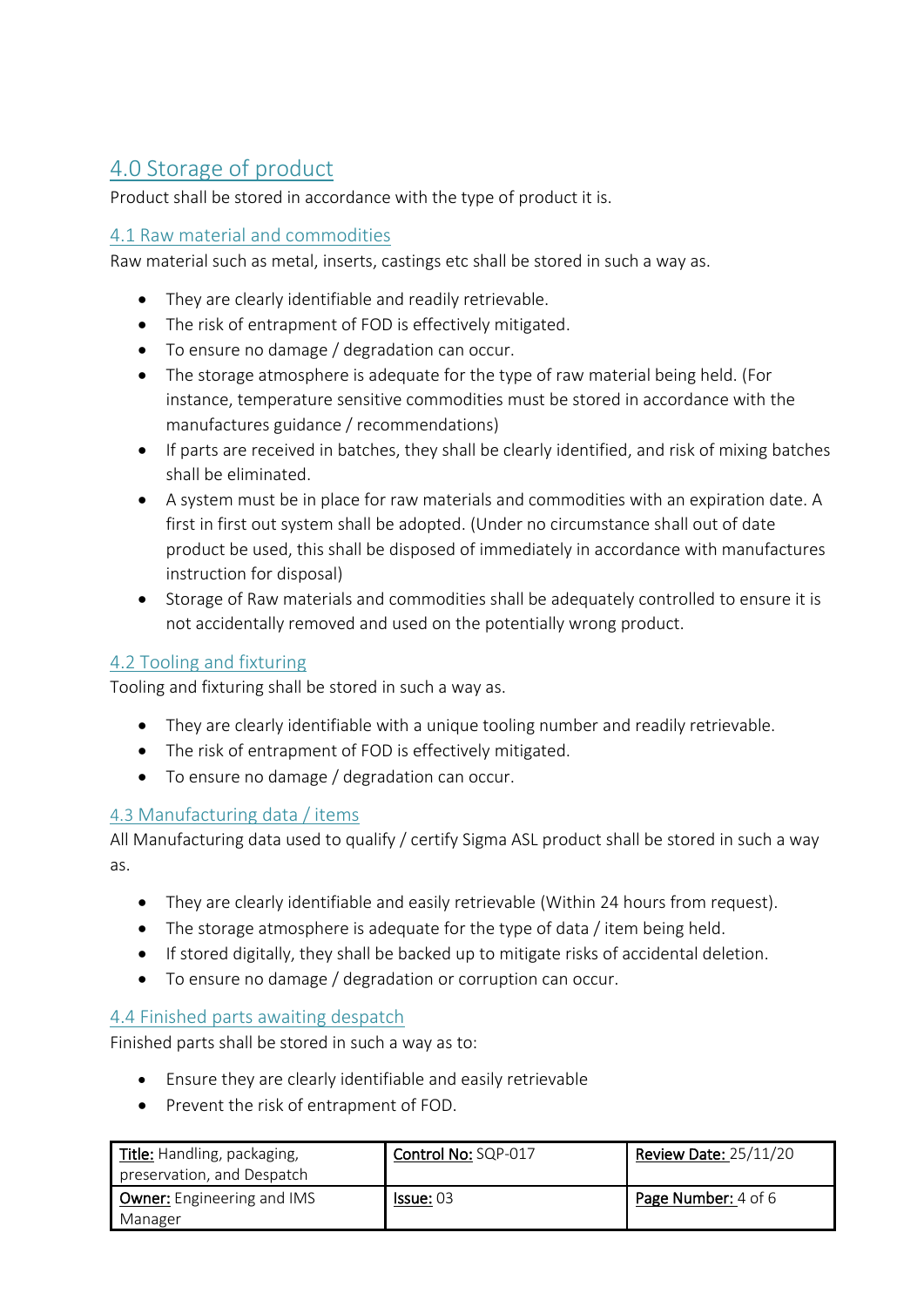• Ensure no damage / degradation can occur.

#### <span id="page-4-0"></span>4.5 Quarantined products

If products are deemed non-conforming, they shall be placed in a quarantine area. This area must be secured and restricted access. This is to ensure product does not mix in with conforming parts or removed by an unauthorised person. Parts must be tagged/identified in a manner that ensures the parts can not accidently be returned to production.

All parts stored within a quarantine area shall be recorded on a log / database. This log should be checked and updated regularly to ensure all product is present

An MRB (Material Review Board) shall decide the course of action with the quarantined parts e.g. scrap, apply for concession etc. The quarantine log shall be updated with the action that has been taken. Any parts deemed scrap must be destroyed in a manner so they can not be used/accidently placed back in production. Sigma ASL may request evidence that the product in question has been destroyed.

# <span id="page-4-1"></span>5.0 Packaging

When a supplier packs product to be sent to another interested party this shall be done in such a way as to ;

- Ensure they are clearly identifiable (Boxes labelled with content, weight, QTY etc.).
- Prevent the risk FOD.
- Ensure no damage / degradation can occur either within storage or during transportation (The type of transportation shall be considered).
- If there is a specific packaging requirement flown down from Sigma ASL, this shall be adhered to in full.
- Packing media is suitable to ensure no further risk of FOD is introduced to the parts.
- Ensure all documentation required accompanies the product.

# <span id="page-4-2"></span>6.0 Goods inwards requirements

Suppliers shall have a documented goods inwards procedure. The goods inwards procedure shall be in place in order to ensure.

- The correct product has been received
- The correct quantity has been received
- All required documentation has been received (CofC, Test reports etc.)
- Products are free from damage / degradation.
- Products are conforming to requirements (Dimensional, specifications etc.)
- If parts are damaged or non-conforming, they shall be placed in quarantine.
- Product is within a usable shelf life.

| Title: Handling, packaging,<br>preservation, and Despatch | Control No: SQP-017 | <b>Review Date: 25/11/20</b> |
|-----------------------------------------------------------|---------------------|------------------------------|
| <b>Owner:</b> Engineering and IMS<br>Manager              | Is sue: 03          | Page Number: 5 of 6          |